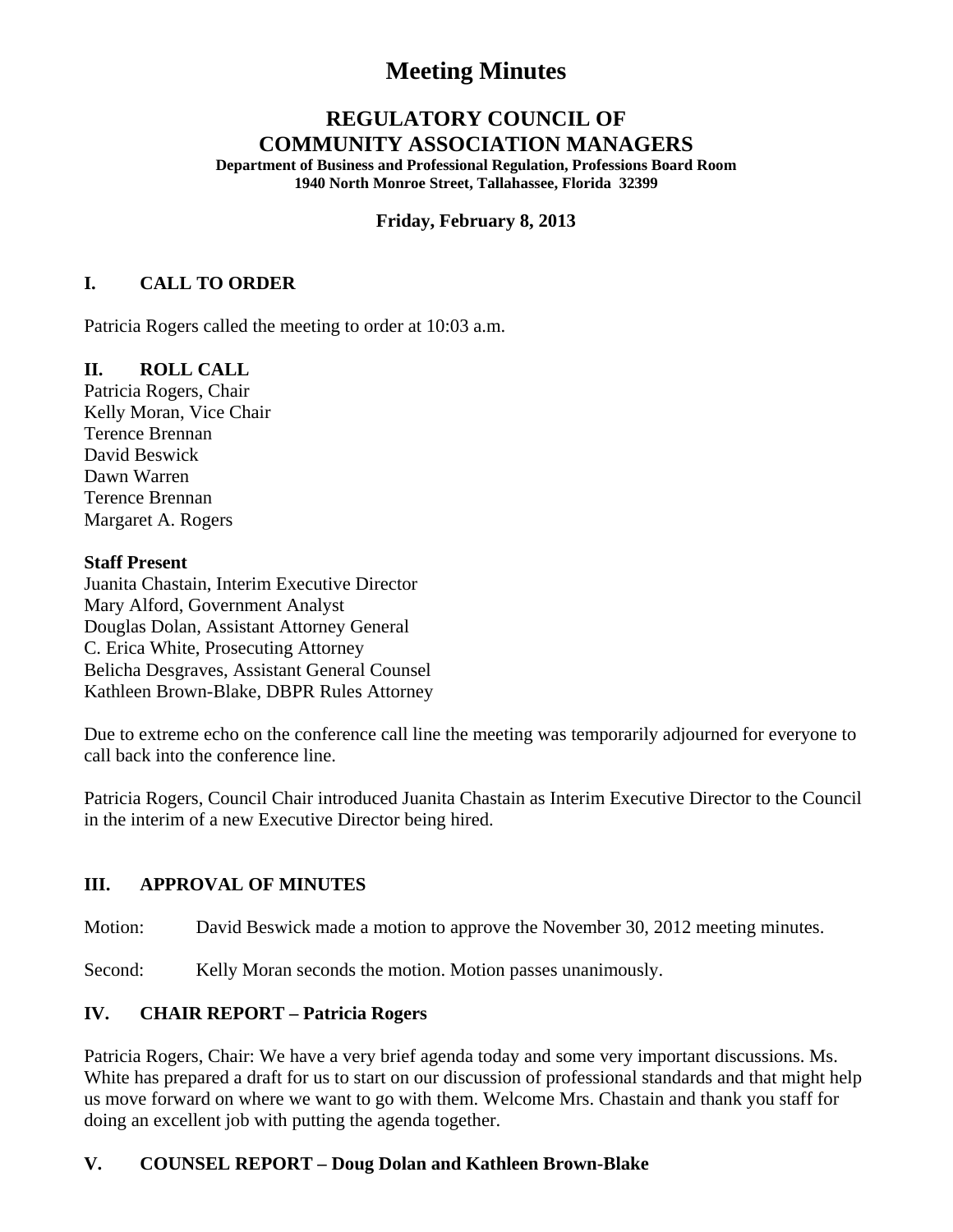## **1. SERC Proposed Rule 61E-14.5001, Citations**

Kathleen Brown-Blake: I am the rules attorney for the Department. At the last meeting we discussed citation rules, mediation and notice of non-compliance rules. At that time you guys voted that there was a no SERC based on the numbers we had. Happily Mary Alford went back through the numbers and she thought there was a discrepancy so she and Jerry Wilson did some number crunching and discovered there was a problem with the numbers. They have given me new numbers to work with. There will be a new SERC on this and I have completed the SERC as well as a new checklist for you to review. There will not be legislative ratification based on the SERC information. The total impact monetary over five years is 315 thousand dollars which does not approach the one (1) million thresholds.

Motion: Kelly Moran made a motion to reconsider previous motion on the citation SERC.

Second: David Beswick seconds the motion. Motion passes unanimously.

Patricia Rogers, Chair: To explain to those listening, what this does is this allows the Department to provide citations to individual CAM's who have minor violations. Perhaps, Ms. Brown-Blake could you give us an example of what one may receive a citation for, so those listening might have a sense on what those may be?

Kathleen Brown-Blake: Yes, one of the violations listed in the citation rule would be failing to provide access to association records to those entitled to such by law. That would only be for minor violations. This rule only encompasses minor violations, so it would only be a minor violation of that statute.

Patricia Rogers: As an example we used at our meeting was that instead of providing the records in 5 days they provided it in 7 days. They would receive a citation for that rather than go through an entire legal process.

Maggie Rogers: The citation would do what?

Kathleen Brown-Blake: It would be disciplinary action that would result in a set fine amount. It is actually disciplinary action that goes to a Final Order. It is just speeding up the disciplinary process.

| Motion:  | Maggie Rogers made a motion to vote on a SERC.                     |
|----------|--------------------------------------------------------------------|
| Seconds: | Dawn Warren seconds the motion. Motion carries without opposition. |
| Motion:  | David Beswick made a motion to approve the SERC.                   |
| Seconds: | Terence Brennan seconds the motion. Motion carries unanimously.    |

## **VI. PROSECUTING ATTORNEY REPORT - C. Erica White and Belicha Desgraves**

Belicha Desgraves: If you look at the prosecuting attorney report you'll see we have fewer cases. The numbers are continuously getting lower as we continue to work diligently to address these matters. I am happy to address any questions pertaining to the report.

Kelly Moran: I applaud you in reducing the number of cases in legal.

## **VII. EXECUTIVE DIRECTOR – Juanita Chastain, Interim Executive Director**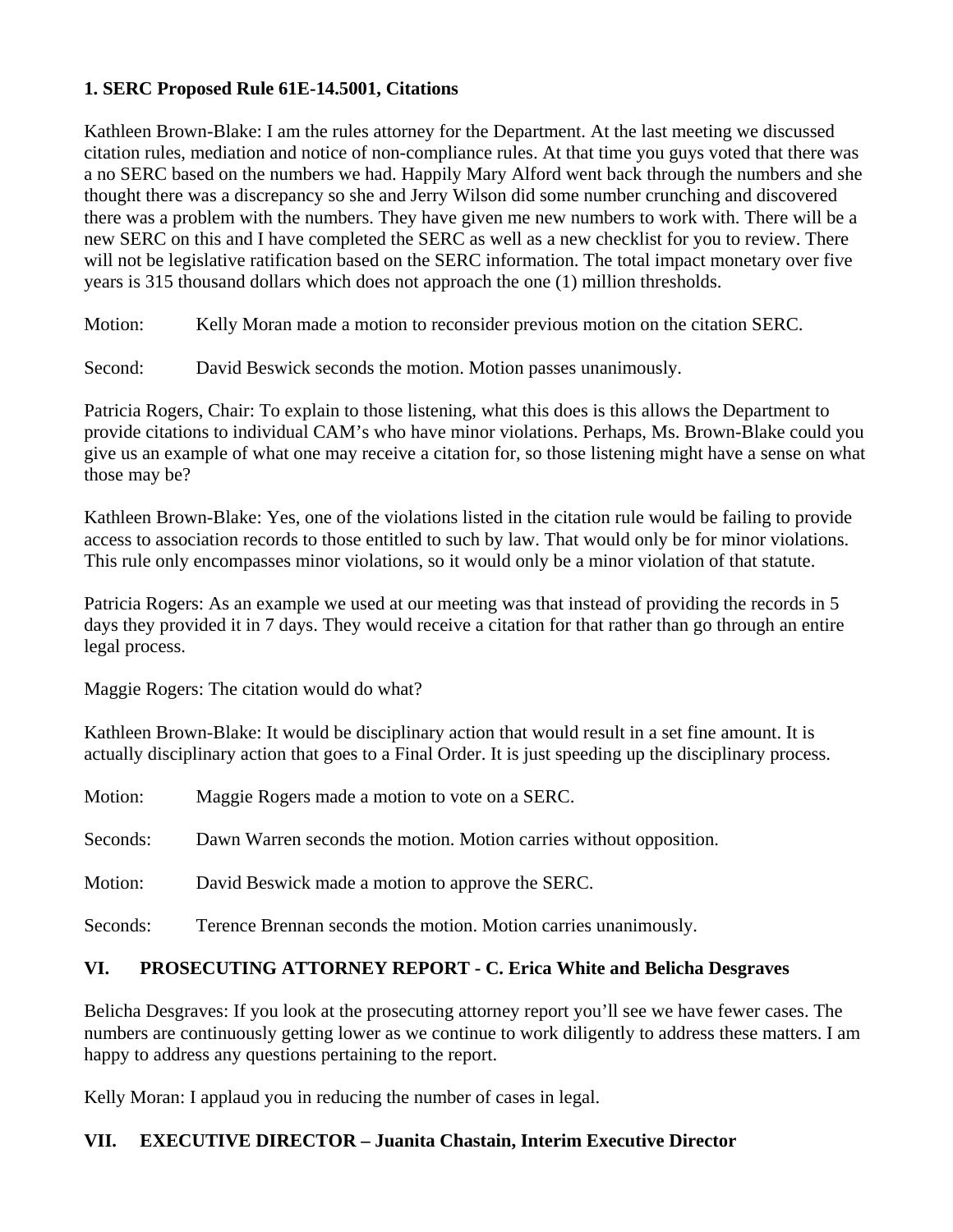# **1. Financial Statements; Period Ending December 30, 2012**

Operating Account balance  $=$  \$9,223

Unlicensed Activity balance = \$148,124

# **2. Division of Regulation Quarterly Complaint Report**

Handout reviewed by Council Members.

## **VIII. Council Discussion Topics**

# **1. Rule 61E14-2.001, F.A.C; Standards of Professional Conduct**

Patricia Rogers, Chair: The Council has been discussing ways of enhancing these to bring up the standards within our profession. We recognize there isn't an entirely positive image of the profession and we would like to see if there are ways with the current laws to enhance the standards thereby raise awareness with managers and within our own rules of the importance of professional conduct.

Maggie Rogers: Would drug testing fall under this category?

C. Erica White: No.

Maggie Rogers: That is the root of your problem.

Kathleen Brown-Blake: I am the one who will be taking care of publications of this stuff. At this point we have yet published a notice of development so you do not have to have the language nailed down today. The language was provided to help you work on it, but this is not what we believe the final language will look like 100%. You can review it, if you like. Today what we need is a notice of development to be voted on and approved by the Council so we can get that published. Then we can work on the language for the next meeting

Patricia Rogers, Chair: I think this is a work in progress, does that mean we can work on this language for a while?

Kathleen Brown-Blake: Absolutely. The issue we have with changing language is that we have to match it or it will have to be language that is appropriate with the statutory authority that is granted. Any language you do want to change you can try and make it, if there is an issue with it I can let you guys know.

Motion: David Beswick made a motion to publish a notice of rule development of Rule 61E14- 2.001, F.A.C.

Seconds: Kelly Moran seconds the motion. Discussion:

Maggie Rogers: When you say you are going to make a motion to publish that means that you are making a motion to publish the workings of this?

Kathleen Brown-Blake: No Ma'am, for rule making to be legal in this state we have to notice the public in the Florida Administrative Register that a rule is open for development. That is what we are going to publish. The language will not be included in this notice, it will be included in the following notice once the language is voted on by the Council.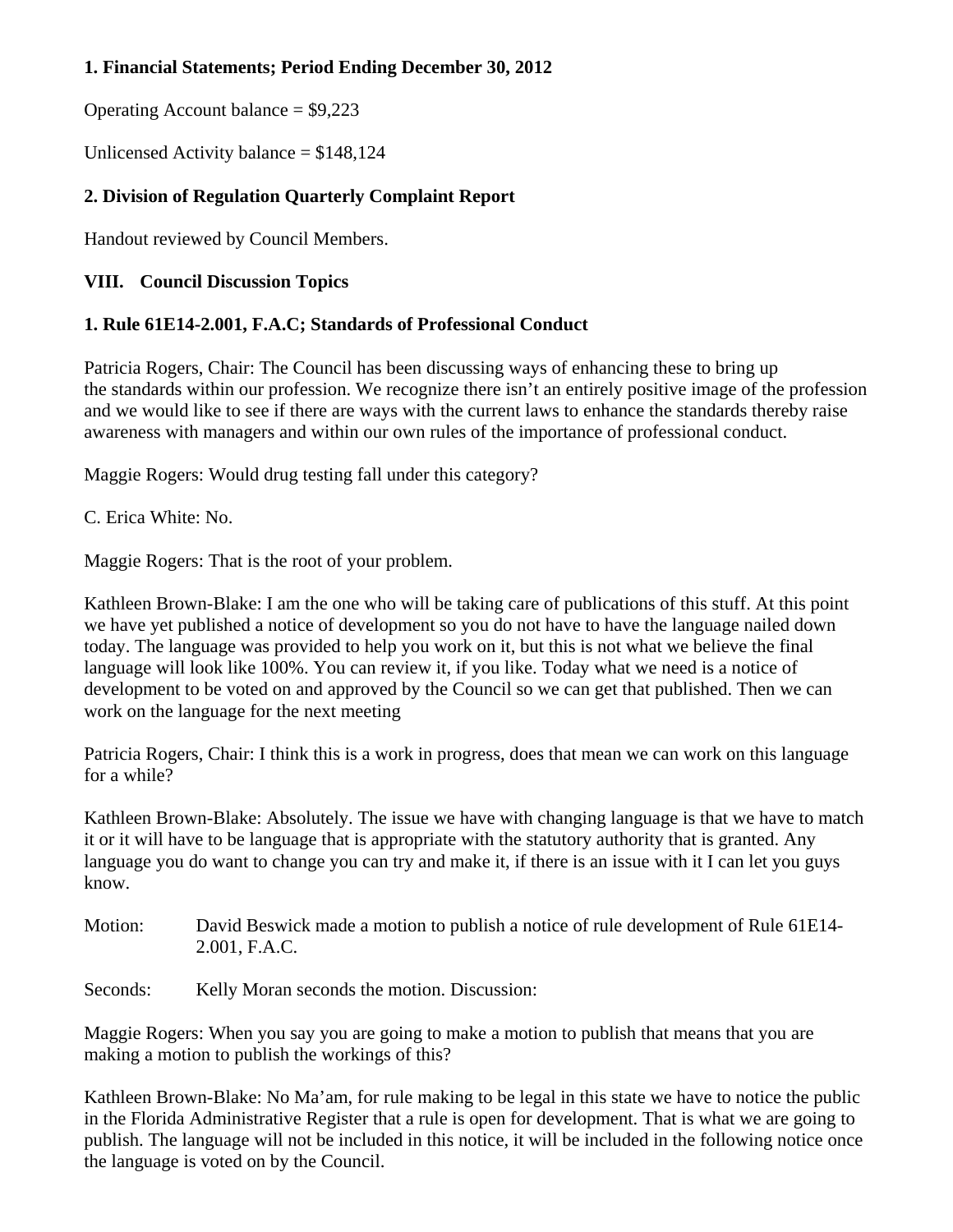Maggie Rogers: Okay. Thank you for that explanation

Patricia Rogers, Chair: Can we invite comment on the current rule?

Kathleen Brown-Blake: Yes, it would be great if we could do it now. It could save time, money and effort and get it down faster if we could get the comment now.

Patricia Rogers, Chair: I would appreciate it if we could invite comment on where managers believe there should be change in the current rule? Does the Council agree with that?

Kelly Moran: How will we go about inviting comment?

Kathleen Brown-Blake: The notice of development is a publication online in the Florida Administrative Register. It provides information for comments to be provided directly to me and I will then forward that comment to Mrs. Chastain to send to you guys for discussion at the next meeting.

Patricia Rogers, Chair: Can we also have it published on the DBPR website?

Kathleen Brown-Blake: We can put the notice of rule development, but not any proposed language.

Patricia Rogers, Chair: No, not the language. Just a notice we are seeking comment on this rule.

Juanita Chastain: I think that will be acceptable. We will look into that for you.

Kelly Moran: I am just concerned most people will not look to where the notice of rule is published and won't be aware that this is something we are considering.

Jim McMurry: I am with Florida Community Association Journal Magazine. We would be happy to publish the notice in our magazine to get the word out.

Kathleen Brown-Blake: We appreciate that. The notice itself is something that can only be provided for by a state document. The FAR and our website would qualify as a state document. I don't think there would be an issue with your magazine making comment or referencing to our website. The notice itself should not be published in anything that is not a state document.

Patricia Rogers, Chair: I think we can work something out were they can publish something.

Maggie Rogers: Can we ask questions or make comment on the changes, can we do it at that time?

Patricia Rogers, Chair: No, all we are voting on right now is the motion to develop the rule. Once we vote on that then we will discuss the changes.

William: I have a suggestion; there is a book out called Neighbors at War! The Creepy Case Against Your Homeowners Association by Ward Lucas. I think it is worth looking into it. Thank you.

Council Members voted. Motion passes unanimously.

C. Erica White: You will notice in paragraph 1(a) I struck the language regarding "control." We have already had a ruling in the Division of Administrative Hearings that we can not discipline a CAM or CAM Firm for failing to properly "control" someone they work for, so I struck that language. The court found that it is not constitutional for the Department to discipline on that.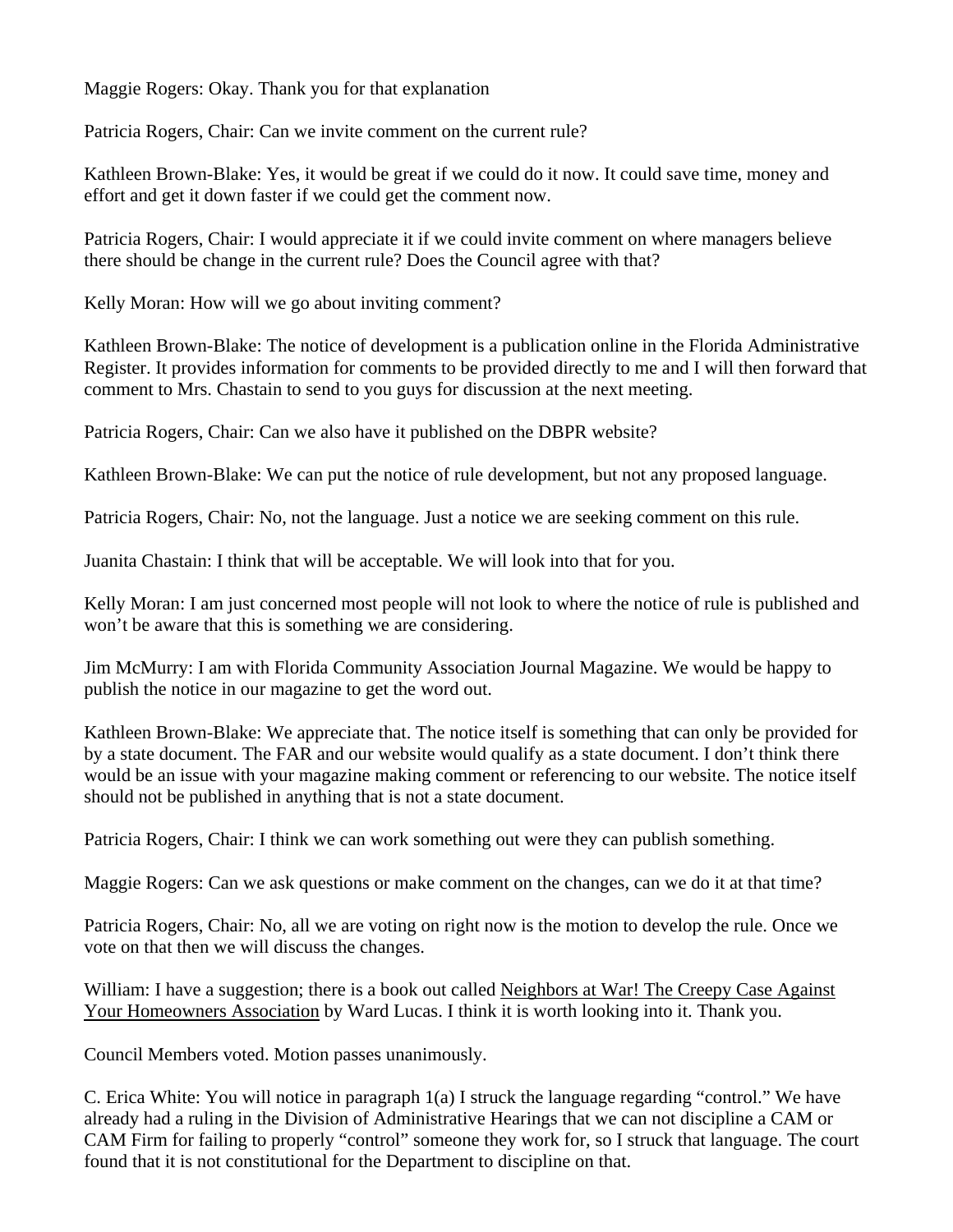Patricia Rogers, Chair: What is the role of a management company then?

C. Erica White: What we do is discipline licensee's for failure to follow what is in the statute or rule. What I am saying is this rule we have on control of others. The court has ruled that it is unconstitutional for the Department to discipline a CAM licensee for failure or actions of another licensee. In civil court it is called vicarious liability, we can't do that in administrative context. The language needs to be stricken because I can not charge under it.

Maggie Rogers: Are you saying the manager has no responsibility over someone they hire?

C. Erica White; No, I am not saying that. I am saying as the Department if the manager fails to properly supervise that licensee. We need to charge the licensee they failed to properly supervise. We can't charge a CAM Firm because of the actions of the employee that was a violation of our rules, we have to actually charge that employee.

Maggie Rogers: Does that apply to licensed employees and unlicensed employees?

C. Erica White: Unlicensed person would not be under the purview of the Council. This would only apply to people that are licensed.

Maggie Rogers: I'm not talking about charging the unlicensed person. I am asking is the manager responsible for hiring unlicensed people.

C. Erica White: That would depend on the employment contract between the manager and the people they are employing. The only way we get involved is if the manager fails to execute the duties under statute. If an employee embezzles money under a CAM firm, that is a criminal matter or civil matter. It depends on the circumstances on how the money got embezzled. If the manager embezzled the money we can discipline the manager. If the employee embezzled the money we need to look at that employee. We can not hold the manager responsible for the employee embezzling the money under the control of others. Now maybe under professional misconduct we can do that, but not under subsection 5, the control of others.

Terence Brennan: Does this mean a management firm directs an employee to do an illegal action that the management company can't be responsible for that. Is it because the employee has a license and operating autonomously under the license? Either they have control or they don't. How does that work into the courts decision?

C. Erica White: The issue is how you charge it, we can charge it as unprofessional conduct, you can charge it as gross misconduct, you can not charge it under control of others. That particular subsection 5 is unconstitutional. We have not even been charging it since the case came out, so we are not using it. There are other ways to charge them, just not under that.

Patricia Rogers, Chair: You all may recall that the Council voted over a year ago on a settlement for a case were an individual manager was charged under control of others, the management firm was charged with control of others. They appealed it and we lost a case specifically on this. It was made very clear in the decision that we could not charge under this decision. I remember quite clearly.

Maggie Rogers: What if the manager directed the employee to do something wrong?

C. Erica White: What I am saying is that you charge the manager maybe under professional conduct or gross misconduct or negligence. You would not charge them as control of others.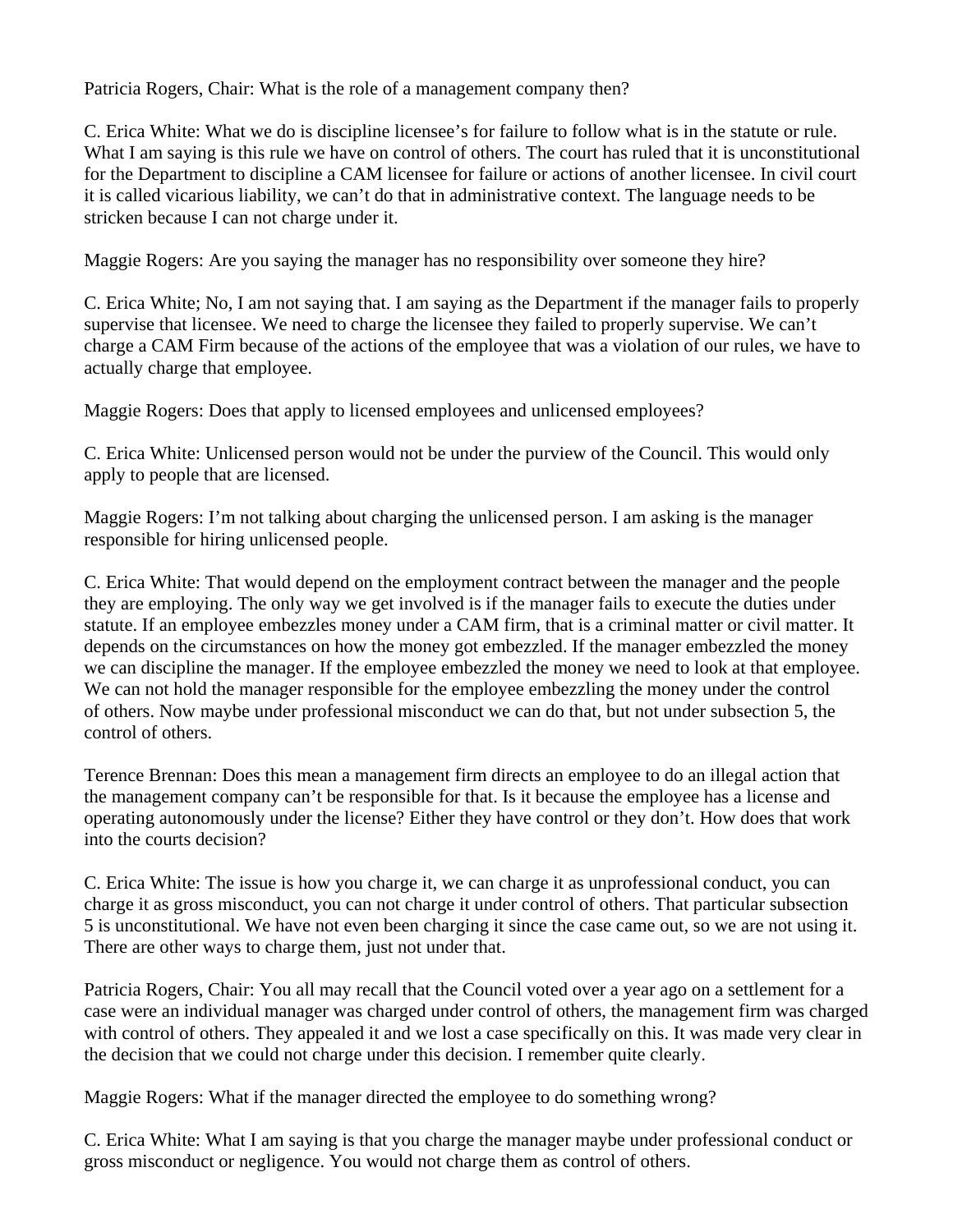Maggie Rogers: Let me be more specific. What if a manager directed his workers to be harassing towards certain people in the condominium. How would that play out?

C. Erica White: You have standards for professional conduct. And if the standards are remunerated as we make changes to this rule layout that a CAM manager conducting themselves inappropriately or directed something like that to occur, and that is in your rule we would charge that as professional misconduct. You would not charge them under control of others in subsection 5, which is what I am talking about.

Terence Brennan: Does this mean a management company does not have control over a CAM and that is why you can not charge in that way. The concept doesn't exist that they have control in the first place?

C. Erica White: No, I am not saying that. I am talking about the disciplinary action that the Department takes against a licensee. As it relates to the control of others, we can not charge a CAM Firm for the actions of its employees. Specifically saying we are charging the CAM Firm for the action of an employee. We have to charge the employee, who is a licensee. I am not talking about employees like a secretary. I am talking about an employee that is a licensee. Now, let me also say, if a CAM firms fails to manage its records properly or fails to provide appropriate oversight, we can charge for professional misconduct we can't charge them for control of others.

Terence Brennan: I just want to understand the control aspect of this. It would seem like the basic reason you can't charge them under that way is because the management company does not have control over their employees. The licensee has control of his own actions. They have no authority to direct the licensee to do something because that is the licensee promise.

C. Erica White: That is beyond the scope of what we would be doing. Whatever is in the contract between the CAM firm and the employee is what governs their control. As it relates to discipline, we are not able to discipline a CAM firm for the action of it's employees. We have not been charging for that in at least the last 2 years since I have been handling this profession. It is not something we are currently doing now.

Terence Brenan: Maybe what I should do is read the case. Do you have the case number?

C. Erica White: I will be happy to forward the case to you.

Patricia Rogers, Chair: I think if there is concern with that particular ability then we need to think about it and come back at our next meeting, clearly this is not the only discussion we are going to have on these standards. We can not charge under "control" subsection (a) it was ruled illegal by the courts. I agree there is no point in having it in the rule if we can not follow it.

Terence Brennan: It is good to understand what the courts reasoning of that.

Patricia Rogers, Chair: If you are still concerned about that issue, and I certainly understand that concern. You can put this and some others ideas of where she can fit some other language into the rule.

Maggie Rogers: Are you going to send that to everyone?

C. Erica White: Yes, I will send it to Mary Alford and she can send it to all Council Members.

Maggie Rogers: Thank you.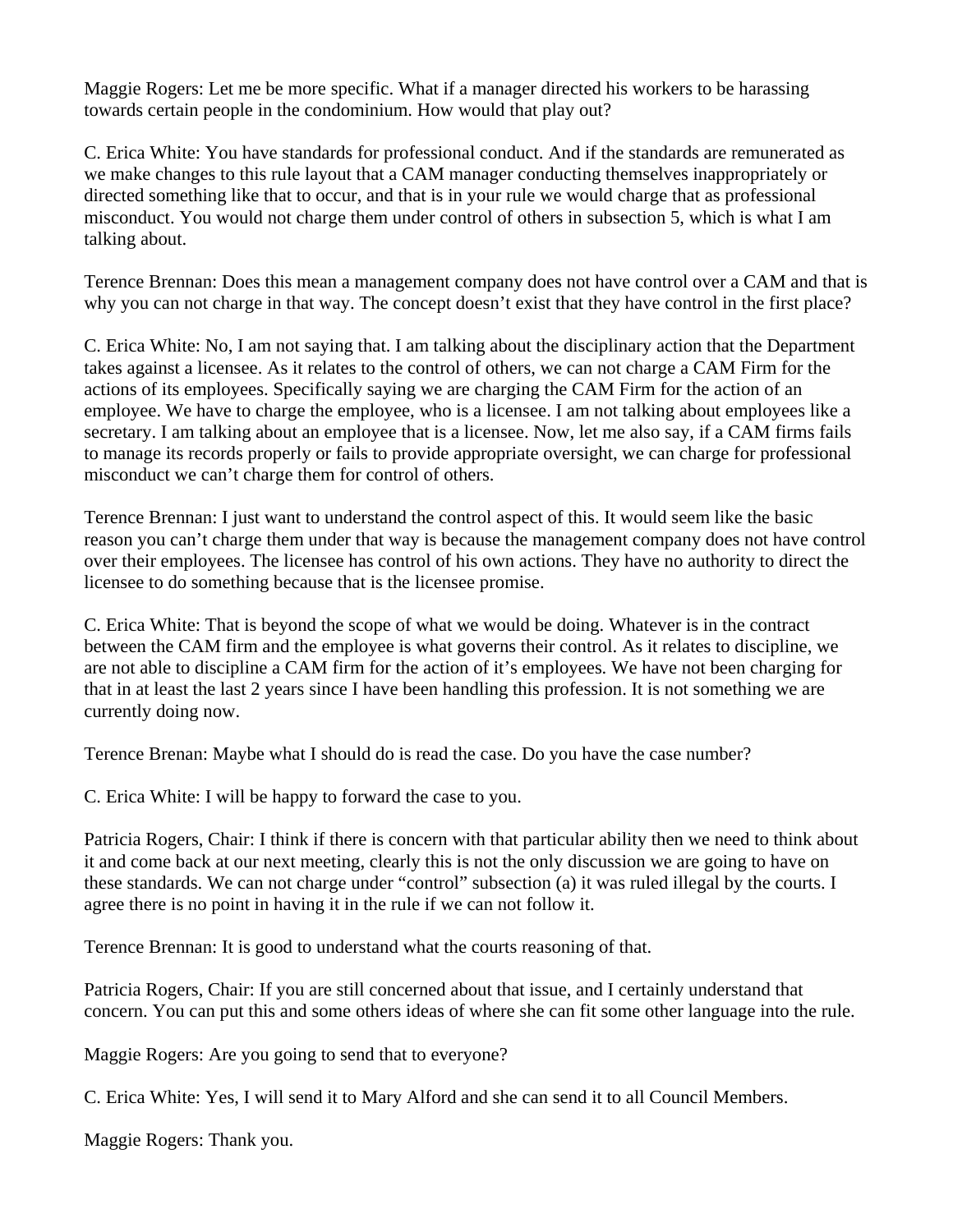C. Erica White: The next thing you will see the word "licensee" which is sub-paragraph (b) all I did was change the subsections in 468, they were incorrect. It was a technical change. You will see under subsection (1) new paragraph (b) I actually added in from the statute what community association mangers duties are because the rule did not have it and I think we were defining what services we are expecting the licensees to perform we need to have that in the rule. That comes directly from Chapter 468. You can also see where I have "due professional care" it is defined. In the current rule it was not defined. I know there were some discussions from previous meetings, this is just a definition I came up with, it can be changed. I attempted to show what due professional care is so when I am charging for discipline I can actually charge for a violation of due professional care, which I have difficulty doing now. Again, the same thing with professional competence those are definitions I have added so I can charge someone for a violation of on a level of "professional competence," which I can not do now because there is no definition.

Maggie Rogers: Can you just slip into this definition on ethical duties to follow legal rules, all legal rules?

C. Erica white: The definition of community association management is actually in statute. You do have an obligation to perform those services with a certain amount of skill. What I was attempting to do here is to indicate you have to follow the law as it relates to performing only those services that are designated in statute, you don't want to go outside of those services that are indicated in statute. You also don't want to hold yourself out as being able to perform those services if you don't have the qualifications to do so. That language can be changed if the Council is not comfortable with it. I am trying to establish there is an ethical duty for CAM's to perform services that they are allowed to do.

Maggie Rogers: I agree, I am saying can you say there is a legal or ethical duty.

C. Erica White: that is up to the Council. I will defer to Board Counsel as well.

Patricia Rogers, Chair: Maggie, I would prefer that we go over it today and allow everyone to mull over it and make their suggestions for changes over the next month and then reconsider it.

Maggie Rogers: Okay, that is fine with me. I just want you to know the reason I am adding that is because it makes it very clear. It should be a given, but it is not a given that they must follow the law. Ethical and legal duties just encompasses it, it just makes it a little clearer. If you don't mind checking it out to see if it is okay, I would appreciate it.

C. Erica White: We can make a note of that. As for paragraph 2 as it relates to "honesty", I actually took a case to the Division of Administrative Hearings (DOAH) and I lost because the administrative law judge found that I could not prove anything under paragraph 2, it is just not detailed enough. I added two things regarding honesty, again I took the language from the Department's statute, both of them talk about misleading, deceptive or fraudulent representation related to community association management. A and B are basically saying the same thing; one deals with fraudulent representation and the other deals with employ a trick or scheme, but that again is designed to allow us to prosecute embezzlement under the honesty subsection of this rule. I think this will give us more teeth to be able to do that.

Maggie Rogers: This is perfect, I don't' think anything should be taken out. Just add making misleading, deceptive or illegal statements. Just to make it a little bit clearer. All that does is just make it a little clearer.

Patricia Rogers, Chair: I have a problem with putting in "illegal". I am not always certain what an illegal statement is. I don't know if that is appropriate. We know what misleading, deceptive or fraudulent is.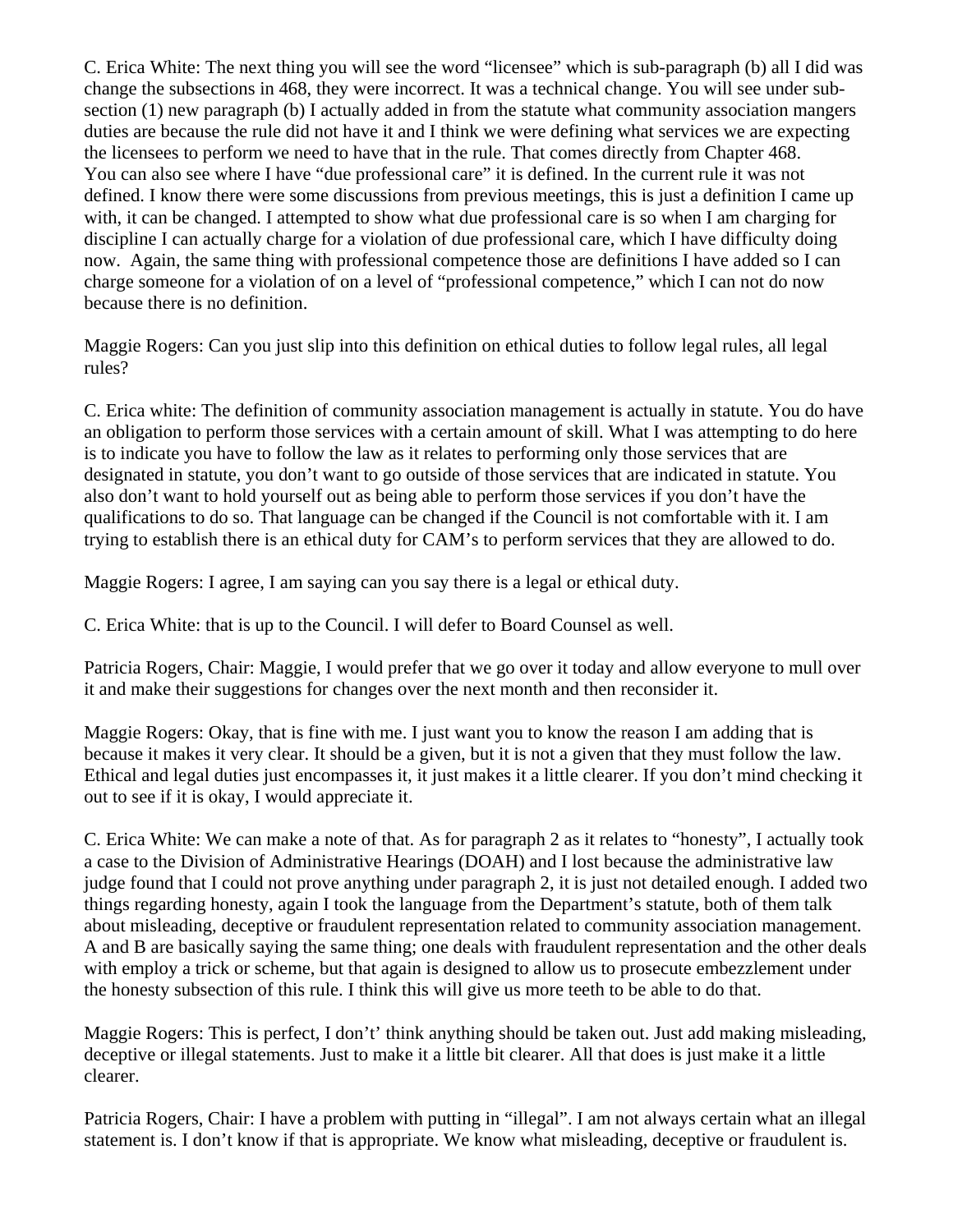Maggie Rogers: Legal are things written down, that we can check. That is why I would like to add that word. Other things can be ambiguous, legal is not.

Doug Dolan: We will check all of this out, but as far as broadly here we can not just impose any legal obligations to the licensee which is not permitted in the statute. We can not over broaden the statute.

Maggie Rogers: I want to repeat what you said; you can't impose any rules about legality, is that what you are saying.

Doug Dolan: No, we can not enlarge the statute with the rules.

Kathleen Brown-Blake: We have to work within statutory authority.

Maggie Rogers: You don't think there is a statute stating you have to be legal?

Terence Brennan: I have a suggestion. Instead do the following as required by such and such statute. That would bring the law into it, it points to the statute itself that makes it illegal. It doesn't broaden anything.

Kathleen Brown-Blake: We can encompass all of that without having to go into the honesty definition. Under the due professional care definition we can state they are required to follow Chapter 468, Part VIII which is the CAM section and the rules promulgated there too. This will encompass everything the licensees are held to. That should cover all the legal and non-legal issues. Honestly, enforcing an illegal statement is going to be near impossible. It is unnecessary language in the rule. Not to mention if I send a rule with the term "illegal statement" to JAPC, JAPC will kick it back to me and say what does this mean.

Patricia Rogers, Chair: That is the same question I would have, what does it mean. Going back to Due Professional Care, you are going to put Chapter 468, Part VIII. Aren't there also parts of Chapter 455 that CAM's should follow as well?

Kathleen Brown-Blake: Yes, I can do that absolutely.

C. Erica White: On paragraph 3 relating to "Professional Competence", I really kept that language the same as it currently is. I just removed "he or it" and just word-smith it a little bit so it is really the same language. We have already defined professional competence so I think it makes the rule a little tighter.

Under Due Professional Care I added a subsection regarding the complying with the associations governing documents. That is because the number one complaint we get is that the CAM or CAM firms do not comply with the governing document. By putting it under Due Professional Care I can charge the violation by a CAM for failing to show due professional care by not following the associations governing documents. This would be a very clean violation that I can charge and win if it is laid out in the rule this way.

Paragraph 5 I told you I struck that language. When you get down to records, I actually re-titled it "gross misconduct." I am trying to decide what gross misconduct is, which would be with holding possession of records. Right now it just says records and talks about what a licensee shall not do. I am rewording it to say it is misconduct if you do the following; withhold possession of records, deny access to records. It is cleaner that way. Or create false records. It is just to make it very clear that it is gross misconduct. Also, using funds for any purpose that has not been authorized, all of that will be designated as gross misconduct.

Terence Brennan: Going back to the governing documents. I had the impression, many years ago, in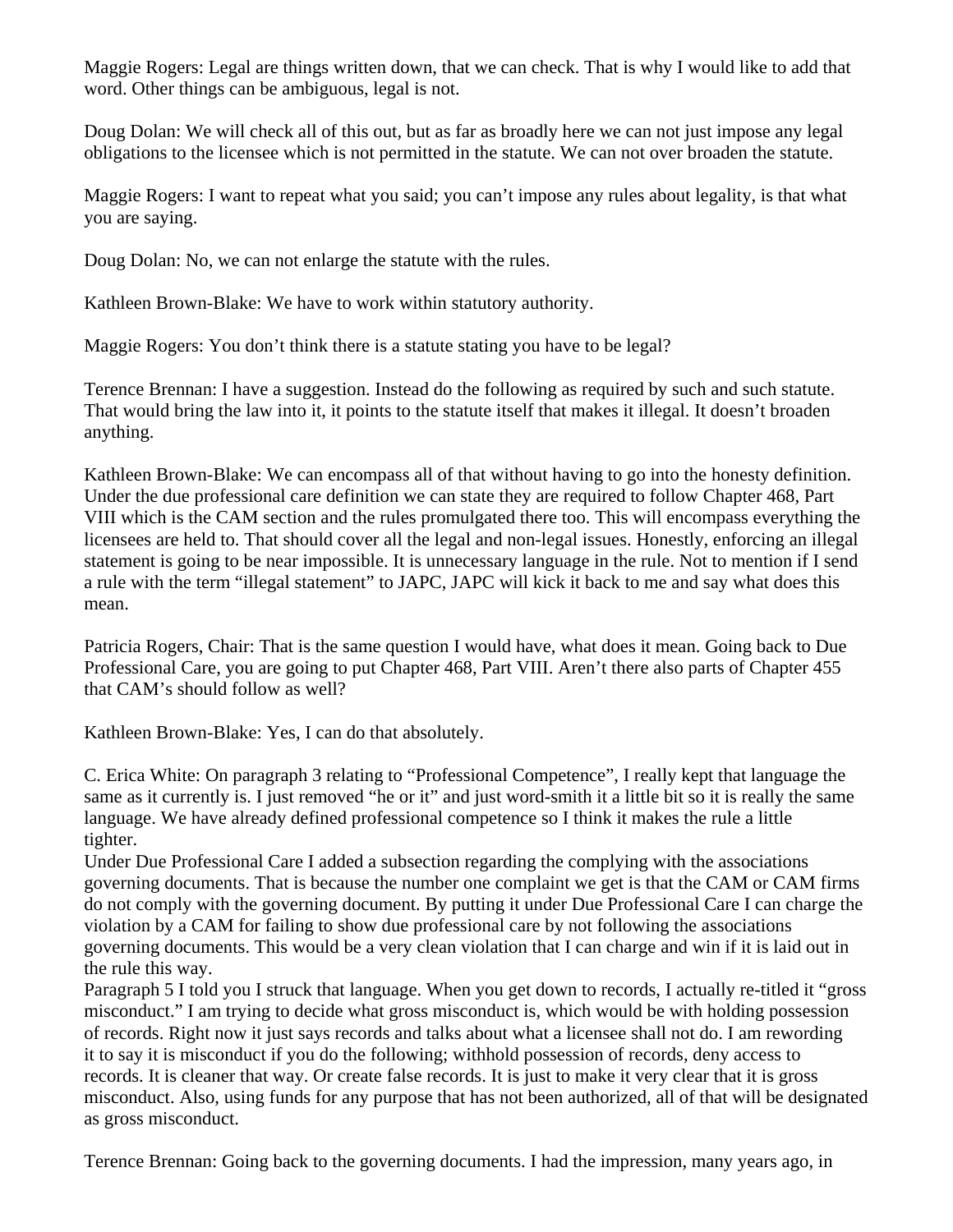talking to the Department that they didn't get involved in the governing documents, that they do not enforce the governing documents. What obligation does a CAM have?

Patricia Rogers, Chair: That maybe on the side of Division of Condominiums, Timeshares and Mobile Homes. If it is a violation by the CAM that would be different.

Terence Brennan: I was just curious if there is any enforcement power or policy regarding the governing documents.

C. Erica White: If the CAM violates the governing documents, we can discipline the CAM for violating the governing documents. The problem is that when we get complaints it is not clear exactly what portion of the by-laws or governing documents the CAM violated. By the time we get into the complaint, there is not a whole lot there. This is giving us the teeth to go after a clear violation of the governing documents. It is also making it very clear to licensee that it would be due professional care and if they don't exercise it then they would be disciplined. We are just trying to make it as clear as possible.

Patricia Rogers, Chair: I would ask that you send any questions or additional comments to Ms. White.

Kathleen Brown-Blake: If we could have them sent to Mary Alford that way they get to both Ms. White and I. We are going to be working on getting the language set up together.

Patricia Rogers, Chair: What is a good date?

Kathleen Brown-Blake: April 1<sup>st</sup>.

Patricia Rogers, Chair: Mary can send out a reminder email reminding everyone that they must have them submitted by April  $1<sup>st</sup>$  by next week.

Mary Alford: Yes, Ma'am I will.

Patricia Rogers, Chair: I think this is important and I think it would be good if we all reviewed, thought about other changes we might want, thought about what is missing that we can change and whatever questions we want to ask about what should be in there that isn't in there.

## **2. Training Requirements for Investigators**

Jerry Wilson: I am the Division Director for the Division of Regulation. Mary Alford came to me and said the Council was interested in the investigators and what kind of requirements we have for hiring and what kind of training they get. I was able to put together for Mary and hopefully you guys have, it is essentially the basic requirements to be an investigators, what an investigator does, what we expect them to do and what training they get. As you can see we had a training last year with Ms. White, Ms. Brown-Blake and the Division of Condominiums, Timeshares and Mobile Homes. Hopefully the information you have will answer any questions you may have or I will be happy to answer any questions.

Terence Brennan: Starting at the beginning, needing  $1 - 3$  years of experience conducting investigations. What sort of investigations would that be, what does it mean in that context?

Jerry Wilson: There are other state agencies that employ investigators. We have county and city government that conduct investigations locally. We also have inspectors that do inspections but do conduct investigations as well. It could come from a variety of places.